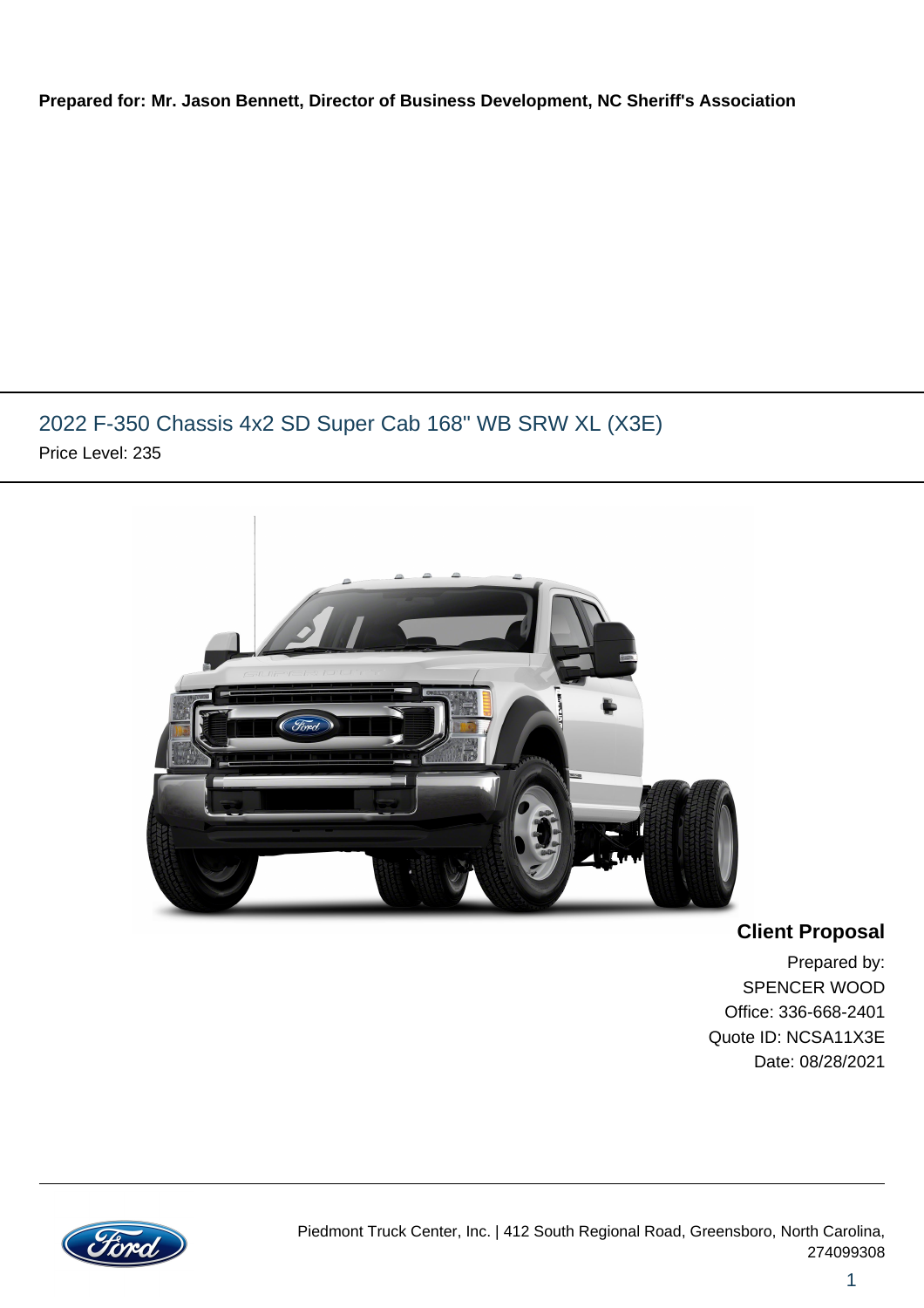Director of Business Development, NC Sheriff's Association

Prepared by: SPENCER WOOD 08/28/2021

Piedmont Truck Center, Inc. | 412 South Regional Road Greensboro North Carolina | 274099308

## 2022 F-350 Chassis 4x2 SD Super Cab 168" WB SRW XL (X3E)

Price Level: 235 | Quote ID: NCSA11X3E

| As Configured Vehicle        |                                                                                                                                                                                                                                                                                                                                                                                                                                                                                                                                                                                                                                                                                                                                                                                                                                                              |             |
|------------------------------|--------------------------------------------------------------------------------------------------------------------------------------------------------------------------------------------------------------------------------------------------------------------------------------------------------------------------------------------------------------------------------------------------------------------------------------------------------------------------------------------------------------------------------------------------------------------------------------------------------------------------------------------------------------------------------------------------------------------------------------------------------------------------------------------------------------------------------------------------------------|-------------|
| <b>Code</b>                  | <b>Description</b>                                                                                                                                                                                                                                                                                                                                                                                                                                                                                                                                                                                                                                                                                                                                                                                                                                           | <b>MSRP</b> |
| <b>Base Vehicle</b>          |                                                                                                                                                                                                                                                                                                                                                                                                                                                                                                                                                                                                                                                                                                                                                                                                                                                              |             |
| X <sub>3</sub> E             | Base Vehicle Price (X3E)                                                                                                                                                                                                                                                                                                                                                                                                                                                                                                                                                                                                                                                                                                                                                                                                                                     | \$38,380.00 |
| <b>Packages</b>              |                                                                                                                                                                                                                                                                                                                                                                                                                                                                                                                                                                                                                                                                                                                                                                                                                                                              |             |
| 630A                         | Order Code 630A                                                                                                                                                                                                                                                                                                                                                                                                                                                                                                                                                                                                                                                                                                                                                                                                                                              | N/C         |
|                              | Includes:<br>- Engine: 6.2L 2-Valve SOHC EFI NA V8 (Flex-Fuel)<br>- Transmission: TorqShift 10-Speed Automatic<br>10R140 with neutral idle and selectable drive modes: normal, tow/haul, eco, deep sand/snow and<br>slippery.<br>- 3.73 Axle Ratio<br>- GVWR: 10,900 lb Payload Package<br>- Tires: LT275/65Rx18E BSW A/S<br>Spare may not be the same as road tire.<br>- Wheels: 18" Argent Painted Steel<br>Includes painted hub covers/center ornaments.<br>- HD Vinyl 40/20/40 Split Bench Seat<br>Includes center armrest, cupholder, storage and driver's side manual lumbar.<br>- Radio: AM/FM Stereo w/MP3 Player<br>Includes 6 speakers.<br>- SYNC Communications & Entertainment System<br>Includes enhanced voice recognition, 911 Assist, 4.2" LCD center stack screen, AppLink, 1<br>smart-charging USB port and steering wheel audio controls. |             |
| <b>Powertrain</b>            |                                                                                                                                                                                                                                                                                                                                                                                                                                                                                                                                                                                                                                                                                                                                                                                                                                                              |             |
| 996                          | Engine: 6.2L 2-Valve SOHC EFI NA<br>V8 (Flex-Fuel)                                                                                                                                                                                                                                                                                                                                                                                                                                                                                                                                                                                                                                                                                                                                                                                                           | Included    |
| 44G                          | Transmission: TorqShift 10-Speed<br>Automatic<br>10R140 with neutral idle and selectable drive modes: normal, tow/haul, eco, deep sand/snow and<br>slippery.                                                                                                                                                                                                                                                                                                                                                                                                                                                                                                                                                                                                                                                                                                 | Included    |
| X37                          | 3.73 Axle Ratio                                                                                                                                                                                                                                                                                                                                                                                                                                                                                                                                                                                                                                                                                                                                                                                                                                              | Included    |
| <b>STDGV</b>                 | GVWR: 10,900 lb Payload Package                                                                                                                                                                                                                                                                                                                                                                                                                                                                                                                                                                                                                                                                                                                                                                                                                              | Included    |
|                              | Complete restrictions/requirements not available.                                                                                                                                                                                                                                                                                                                                                                                                                                                                                                                                                                                                                                                                                                                                                                                                            |             |
| <b>Wheels &amp; Tires</b>    |                                                                                                                                                                                                                                                                                                                                                                                                                                                                                                                                                                                                                                                                                                                                                                                                                                                              |             |
| <b>TCH</b>                   | Tires: LT275/65Rx18E BSW A/S<br>Spare may not be the same as road tire.                                                                                                                                                                                                                                                                                                                                                                                                                                                                                                                                                                                                                                                                                                                                                                                      | Included    |
| 64F                          | Wheels: 18" Argent Painted Steel<br>Includes painted hub covers/center ornaments.                                                                                                                                                                                                                                                                                                                                                                                                                                                                                                                                                                                                                                                                                                                                                                            | Included    |
| <b>Seats &amp; Seat Trim</b> |                                                                                                                                                                                                                                                                                                                                                                                                                                                                                                                                                                                                                                                                                                                                                                                                                                                              |             |
| A                            | HD Vinyl 40/20/40 Split Bench Seat                                                                                                                                                                                                                                                                                                                                                                                                                                                                                                                                                                                                                                                                                                                                                                                                                           | Included    |

| 996                          | Engine: 6.2L 2-Valve SOHC EFI NA<br>V8 (Flex-Fuel)                                                          | <b>IIIUIUUU</b> |
|------------------------------|-------------------------------------------------------------------------------------------------------------|-----------------|
| 44G                          | Transmission: TorqShift 10-Speed<br>Automatic                                                               | <b>Included</b> |
|                              | 10R140 with neutral idle and selectable drive modes: normal, tow/haul, eco, deep sand/snow and<br>slippery. |                 |
| X37                          | 3.73 Axle Ratio                                                                                             | <b>Included</b> |
| <b>STDGV</b>                 | GVWR: 10,900 lb Payload Package                                                                             | Included        |
|                              | Complete restrictions/requirements not available.                                                           |                 |
| <b>Wheels &amp; Tires</b>    |                                                                                                             |                 |
| <b>TCH</b>                   | Tires: LT275/65Rx18E BSW A/S<br>Spare may not be the same as road tire.                                     | Included        |
| 64F                          | Wheels: 18" Argent Painted Steel<br>Includes painted hub covers/center ornaments.                           | Included        |
| <b>Seats &amp; Seat Trim</b> |                                                                                                             |                 |
|                              |                                                                                                             | <u>Included</u> |

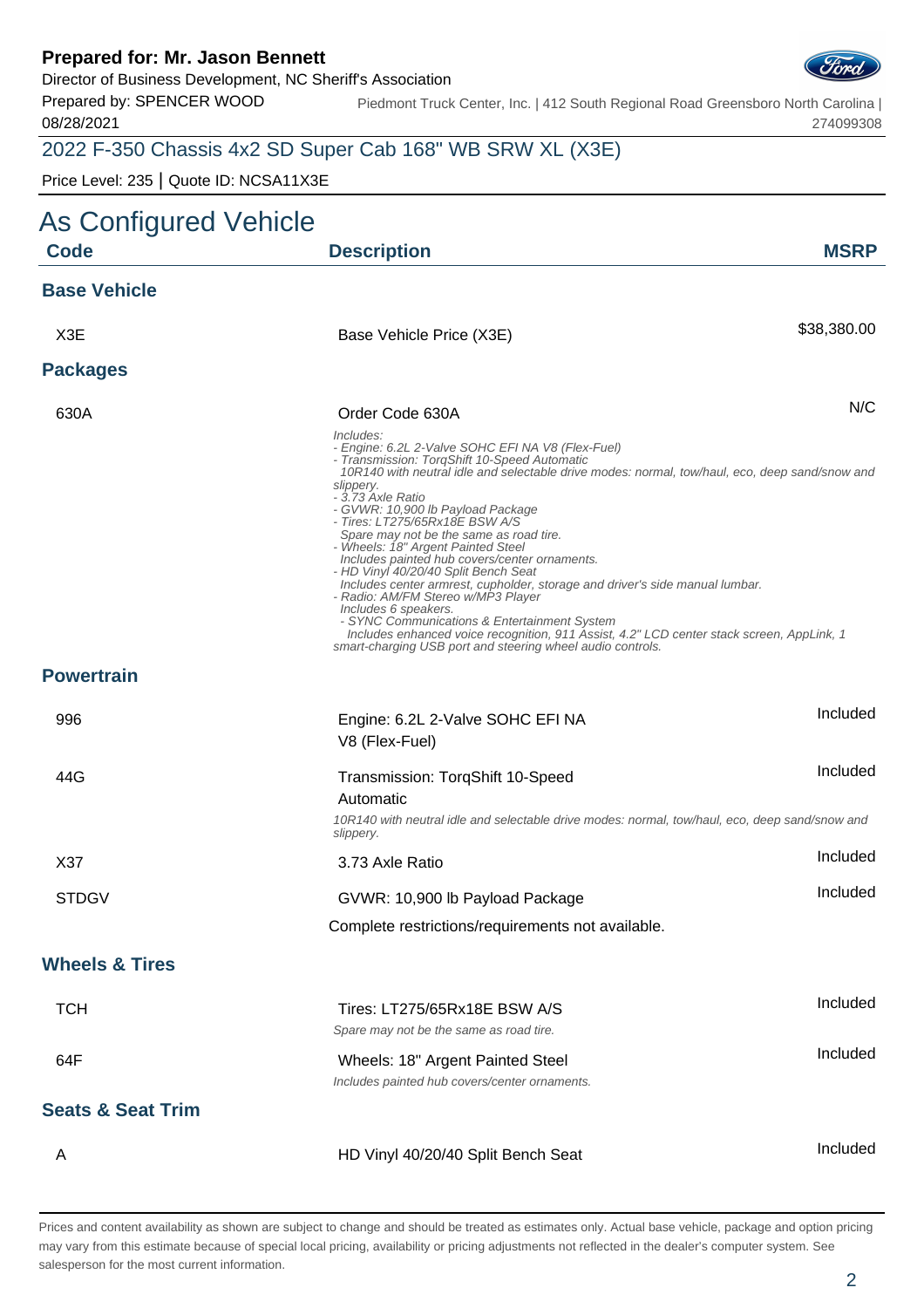Director of Business Development, NC Sheriff's Association

Prepared by: SPENCER WOOD 08/28/2021

Piedmont Truck Center, Inc. | 412 South Regional Road Greensboro North Carolina | 274099308

## 2022 F-350 Chassis 4x2 SD Super Cab 168" WB SRW XL (X3E)

Price Level: 235 | Quote ID: NCSA11X3E

# As Configured Vehicle (cont'd)

| Code                      | <b>Description</b>                                                                                                                                                                                                                            | <b>MSRP</b> |
|---------------------------|-----------------------------------------------------------------------------------------------------------------------------------------------------------------------------------------------------------------------------------------------|-------------|
|                           | Includes center armrest, cupholder, storage and driver's side manual lumbar.                                                                                                                                                                  |             |
| <b>Other Options</b>      |                                                                                                                                                                                                                                               |             |
| <b>PAINT</b>              | Monotone Paint Application                                                                                                                                                                                                                    | <b>STD</b>  |
| 168WB                     | 168" Wheelbase                                                                                                                                                                                                                                | <b>STD</b>  |
| <b>STDRD</b>              | Radio: AM/FM Stereo w/MP3 Player                                                                                                                                                                                                              | Included    |
|                           | Includes 6 speakers.<br>Includes:<br>- SYNC Communications & Entertainment System<br>Includes enhanced voice recognition, 911 Assist, 4.2" LCD center stack screen, AppLink, 1 smart-<br>charging USB port and steering wheel audio controls. |             |
| <b>Emissions</b>          |                                                                                                                                                                                                                                               |             |
| 425                       | 50-State Emissions System                                                                                                                                                                                                                     | <b>STD</b>  |
| <b>Interior Color</b>     |                                                                                                                                                                                                                                               |             |
| AS_01                     | Medium Earth Gray                                                                                                                                                                                                                             | N/C         |
| <b>Exterior Color</b>     |                                                                                                                                                                                                                                               |             |
| $Z1_01$                   | <b>Oxford White</b>                                                                                                                                                                                                                           | N/C         |
| <b>SUBTOTAL</b>           |                                                                                                                                                                                                                                               | \$38,380.00 |
| <b>Destination Charge</b> |                                                                                                                                                                                                                                               | \$1,695.00  |
| <b>TOTAL</b>              |                                                                                                                                                                                                                                               | \$40,075.00 |

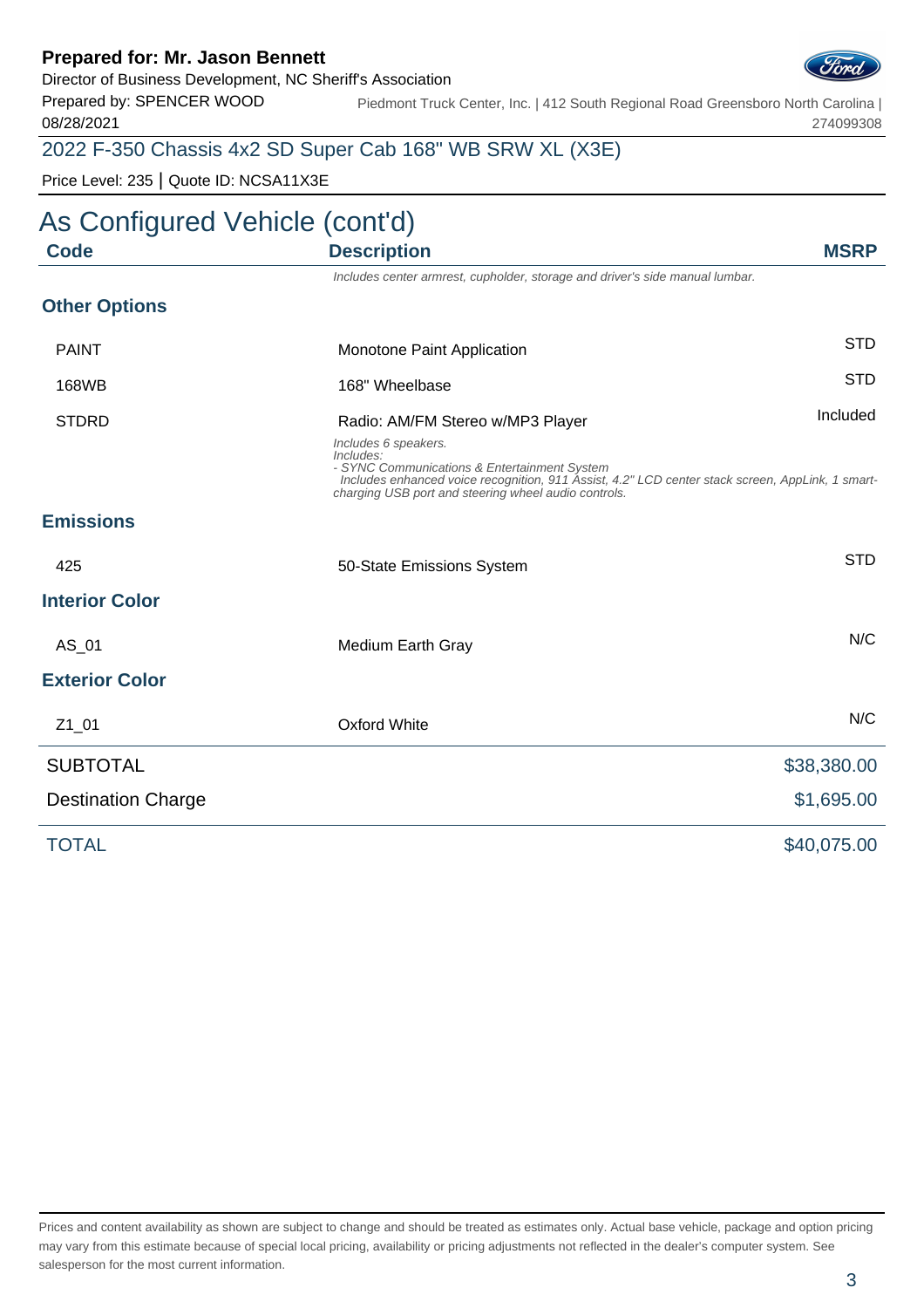

Prepared by: SPENCER WOOD 08/28/2021 Piedmont Truck Center, Inc. | 412 South Regional Road Greensboro North Carolina | 274099308

2022 F-350 Chassis 4x2 SD Super Cab 168" WB SRW XL (X3E)

Price Level: 235 | Quote ID: NCSA11X3E

# Selected Equip & Specs

### **Dimensions**

• Exterior length: 253.3" • Cab to axle: 60.0" • Exterior width: 80.0" • Exterior height: 78.3" • Wheelbase: 168.0" • Front track: 68.3" • Rear track: 68.1" • Turning radius: 28.5' • Rear tire outside width: 79.6" • Min ground clearance: 8.6" • Front legroom: 43.9" • Rear legroom: 33.5" • Front headroom: 40.8" • Rear headroom: 40.3" • Front hiproom: 62.5" • Rear hiproom: 64.7" • Front shoulder room: 66.7" • Rear shoulder room: 65.8" • Passenger volume: 116.0cu.ft. • Cargo volume: 31.6cu.ft. • Maximum cargo volume: 31.6cu.ft.

#### **Powertrain**

• 385hp 6.2L SOHC 16 valve V-8 engine with variable valve control, SMPI • Recommended fuel : regular unleaded • federal • TorqShift 10 speed automatic transmission with overdrive • Rear-wheel drive • Fuel Economy Cty: N/A • Fuel Economy Highway: N/A

#### **Suspension/Handling**

• Front Twin I-Beam independent suspension with anti-roll bar, HD shocks • Rear Stirling rigid axle leaf spring suspension with anti-roll bar, HD shocks • Firm ride Suspension • Hydraulic power-assist re-circulating ball Steering • Front and rear 18 x 8 argent steel wheels • LT275/65SR18 EBSW AS front and rear tires

#### **Body Exterior**

• 4 doors • Reverse opening left rear passenger • Reverse opening right rear passenger • Driver and passenger , manual folding door mirrors • Black door mirrors • Black bumpers • Trailer harness • Clearcoat paint • Front and rear 18 x 8 wheels • 2 front tow hook(s)

#### **Convenience**

• Manual air conditioning with air filter • Manual front windows • Manual door locks • Manual tilt steering wheel • Manual telescopic steering wheel • Day-night rearview mirror • FordPass Connect 4G internet access • 911 Assist emergency SOS • Wireless phone connectivity • AppLink smart device integration • 2 1st row LCD monitors • Front and rear cupholders • Passenger visor mirror • Full overhead console • Upfitter switches

#### **Seats and Trim**

• Seating capacity of 6 • Front 40-20-40 split-bench seat • 4-way driver seat adjustment • Manual driver lumbar support • 4-way passenger seat adjustment • Centre front armrest with storage • 60-40 folding rear split-bench seat

#### **Entertainment Features**

• AM/FM stereo radio • SYNC external memory control • Steering wheel mounted radio controls • 4 speakers • Streaming audio • Fixed antenna

#### **Lighting, Visibility and Instrumentation**

• Halogen aero-composite headlights • Delay-off headlights • Auto on/off headlights • Variable intermittent front windshield wipers • Light tinted windows • Front reading lights • Tachometer • Oil pressure gauge • Compass • Outside temperature display • Low tire pressure warning • Trip computer • Trip odometer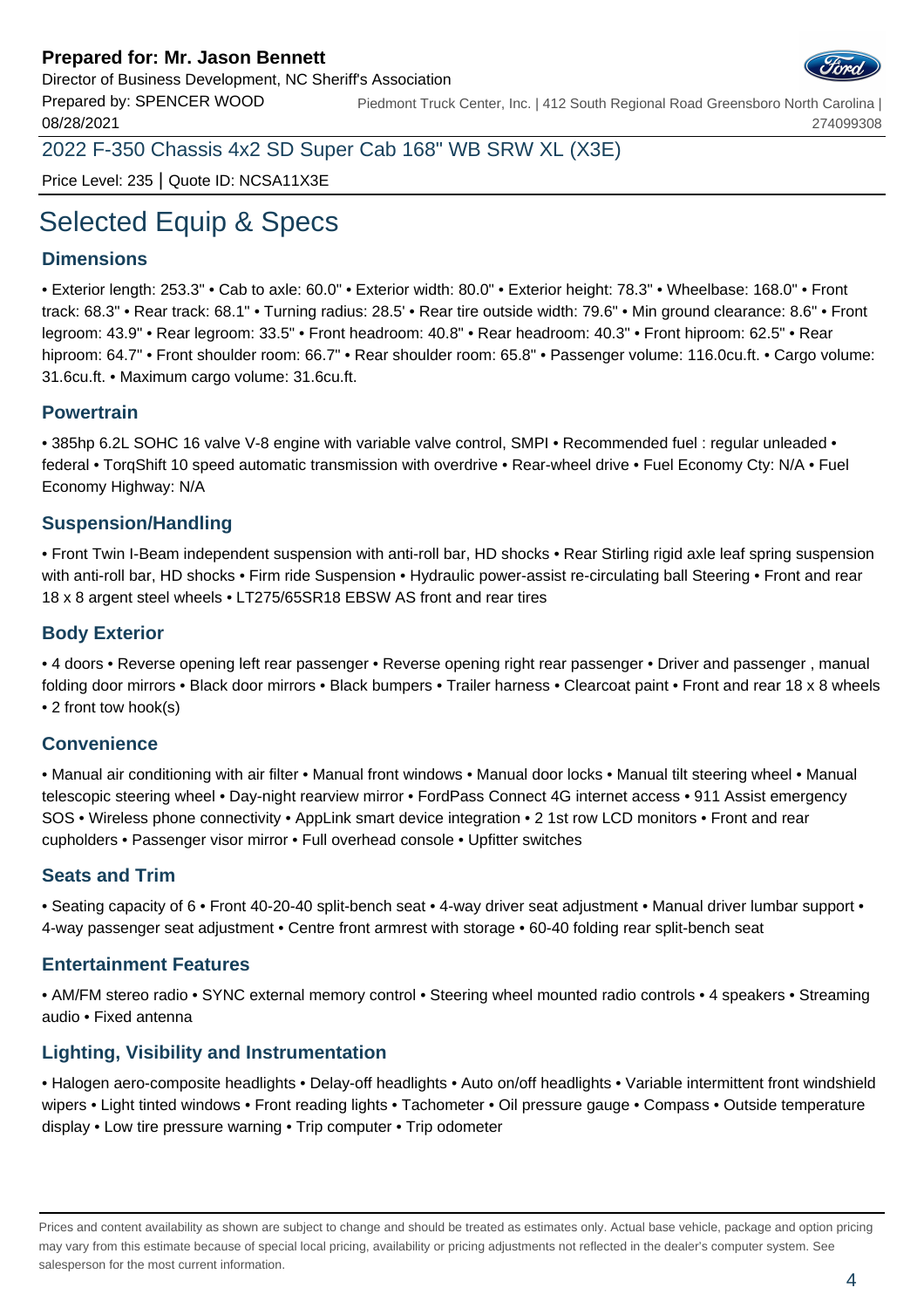Director of Business Development, NC Sheriff's Association

Prepared by: SPENCER WOOD 08/28/2021 Piedmont Truck Center, Inc. | 412 South Regional Road Greensboro North Carolina | 274099308

2022 F-350 Chassis 4x2 SD Super Cab 168" WB SRW XL (X3E)

Price Level: 235 | Quote ID: NCSA11X3E

# Selected Equip & Specs (cont'd)

#### **Safety and Security**

• 4-wheel ABS brakes • Brake assist with hill hold control • 4-wheel disc brakes • AdvanceTrac w/Roll Stability Control Electronic stability control • ABS and driveline traction control • Dual front impact airbag supplemental restraint system with passenger cancel • Dual seat mounted side impact airbag supplemental restraint system • Safety Canopy System curtain 1st and 2nd row overhead airbag supplemental restraint system • Manual door locks • Manually adjustable front head restraints • 3 manually adjustable rear head restraints

#### **Dimensions**

General Weights

| Payload <b>Material Communities</b> 2,970 lbs.                                                                                                                                                                                |                          |                                                                                                                                                                                                                                | 10,900 lbs.              |
|-------------------------------------------------------------------------------------------------------------------------------------------------------------------------------------------------------------------------------|--------------------------|--------------------------------------------------------------------------------------------------------------------------------------------------------------------------------------------------------------------------------|--------------------------|
| <b>Front Weights</b>                                                                                                                                                                                                          |                          |                                                                                                                                                                                                                                |                          |
| <b>Front GAWR</b><br>.<br>Tana ara-daharanjarahasin'ilay kaominina dia 40.000 km.<br>Front axle capacity <b>Exercise 2008</b> . 5,250 lbs.<br>Front tire/wheel capacity [11] [11] Front tire/wheel capacity                   | 4,400 lbs.<br>6,830 lbs. | Front spring rating                                                                                                                                                                                                            | 3,497 lbs.<br>4,400 lbs. |
| <b>Rear Weights</b>                                                                                                                                                                                                           |                          |                                                                                                                                                                                                                                |                          |
| 6,780 lbs.<br>Rear GAWR<br>Rear axle capacity Manuscriptus 2,230 lbs.<br>Rear tire/wheel capacity 6,830 lbs.                                                                                                                  |                          | Rear curb weight <b>Exercise 2.425</b> lbs.<br>Rear spring rating <b>Electron Communist Property</b>                                                                                                                           | 6,780 lbs.               |
| <b>Trailering Type</b>                                                                                                                                                                                                        |                          |                                                                                                                                                                                                                                |                          |
| Harness <b>Market Committee Committee Planning</b> Yes                                                                                                                                                                        |                          | Trailer sway control manufacturers and control to the state of the state of the state of the state of the state of the state of the state of the state of the state of the state of the state of the state of the state of the | Yes                      |
| <b>General Trailering</b>                                                                                                                                                                                                     |                          |                                                                                                                                                                                                                                |                          |
| 5th-wheel towing capacity <b>State of August</b> 12600 lbs.<br>Towing capacity <b>Constitution Constructs</b> 12700 lbs.                                                                                                      |                          | Gooseneck towing capacity 12600 lbs.<br>GCWR <b>CONSULTANT CONTROL</b> 19500 lbs.                                                                                                                                              |                          |
| <b>Fuel Tank type</b>                                                                                                                                                                                                         |                          |                                                                                                                                                                                                                                |                          |
| Capacity Capacity Capacity Committee Capacity Capacity Capacity Capacity Capacity Capacity Capacity Capacity C                                                                                                                |                          |                                                                                                                                                                                                                                |                          |
| <b>Off Road</b>                                                                                                                                                                                                               |                          |                                                                                                                                                                                                                                |                          |
|                                                                                                                                                                                                                               | 9"                       |                                                                                                                                                                                                                                |                          |
| Interior cargo                                                                                                                                                                                                                |                          |                                                                                                                                                                                                                                |                          |
| Cargo volume <b>contract to the contract of the Cargo volume</b>                                                                                                                                                              |                          |                                                                                                                                                                                                                                | 31.6 cu.ft.              |
| <b>Rear Frame</b>                                                                                                                                                                                                             |                          |                                                                                                                                                                                                                                |                          |
| Height loaded Material Communication 27 "                                                                                                                                                                                     |                          |                                                                                                                                                                                                                                | 32"                      |
| <b>Powertrain</b>                                                                                                                                                                                                             |                          |                                                                                                                                                                                                                                |                          |
| <b>Engine Type</b>                                                                                                                                                                                                            |                          |                                                                                                                                                                                                                                |                          |
| Block material communications and containing and all the state of the state of the state of the state of the state of the state of the state of the state of the state of the state of the state of the state of the state of | Iron                     |                                                                                                                                                                                                                                | $V-8$                    |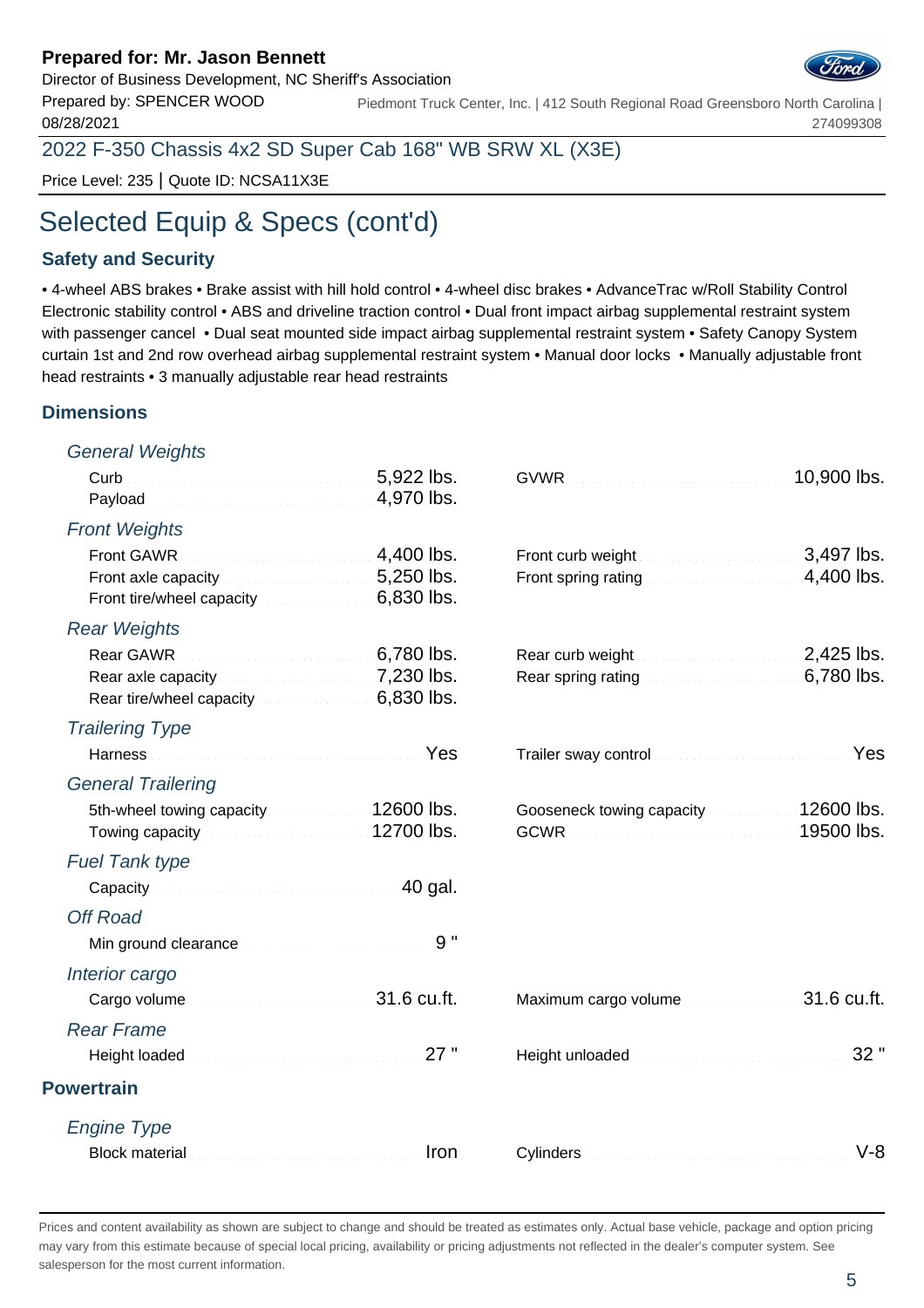Director of Business Development, NC Sheriff's Association

08/28/2021

Prepared by: SPENCER WOOD Piedmont Truck Center, Inc. | 412 South Regional Road Greensboro North Carolina | 274099308

### 2022 F-350 Chassis 4x2 SD Super Cab 168" WB SRW XL (X3E)

Price Level: 235 | Quote ID: NCSA11X3E

## Selected Equip & Specs (cont'd)

| Head material <b>Election Control Control Control Control Control Control Control Control Control Control Control Control Control Control Control Control Control Control Control Control Control Control Control Control Contro</b><br>Injection <b>Sequential MPI</b><br>Orientation Committee Conditional Longitudinal<br>Variable valve control with the control of the state of the Vest | Ignition Spark<br>6.2L<br>Recommended fuel Regular unleaded<br><b>SOHC</b>                                      |
|-----------------------------------------------------------------------------------------------------------------------------------------------------------------------------------------------------------------------------------------------------------------------------------------------------------------------------------------------------------------------------------------------|-----------------------------------------------------------------------------------------------------------------|
| <b>Engine Spec</b>                                                                                                                                                                                                                                                                                                                                                                            |                                                                                                                 |
| Bore 4.02"<br>Displacement Material Communication 379 cu.in.                                                                                                                                                                                                                                                                                                                                  | Compression ratio<br>Stroke 3.74"                                                                               |
| <b>Engine Power</b>                                                                                                                                                                                                                                                                                                                                                                           |                                                                                                                 |
| SAEJ1349 AUG2004 compliant Material Manuscript Yes<br>Torque 430 ft.-lb @ 3,800 RPM                                                                                                                                                                                                                                                                                                           |                                                                                                                 |
| Alternator                                                                                                                                                                                                                                                                                                                                                                                    |                                                                                                                 |
| HD                                                                                                                                                                                                                                                                                                                                                                                            | 200                                                                                                             |
| <b>Battery</b>                                                                                                                                                                                                                                                                                                                                                                                |                                                                                                                 |
| Amp hours and all and all and all and all and all and all and all and all and all and all and all and all and $72$<br>Run down protection Material Account Pes                                                                                                                                                                                                                                | 650                                                                                                             |
| <b>Transmission</b>                                                                                                                                                                                                                                                                                                                                                                           |                                                                                                                 |
| Electronic control <b>Electronic Control</b><br>Overdrive Committee of the Committee of the Committee of the Vest<br>Type Manual Communication and Automatic                                                                                                                                                                                                                                  | Lock-up Nest Participant and Contract of Contract of Contract of Contract of Contract of Contract of Contract o |
| <b>Transmission Gear Ratios</b>                                                                                                                                                                                                                                                                                                                                                               |                                                                                                                 |
| 3rd 2.146<br>Reverse Gear ratios                                                                                                                                                                                                                                                                                                                                                              | 2.985<br>6th <b>1.275</b><br>0.616                                                                              |
| <b>Transmission Extras</b><br>Driver selectable mode<br>Oil cooler <b>Constitution Cooler Cooler Cooler Cooler</b> Cooler Cooler Cooler Cooler                                                                                                                                                                                                                                                | Sequential shift control SelectShift                                                                            |
| Drive Type                                                                                                                                                                                                                                                                                                                                                                                    |                                                                                                                 |
| Type Manuscription of Rear-wheel                                                                                                                                                                                                                                                                                                                                                              |                                                                                                                 |
| <b>Drive Feature</b><br>Traction control <b>Traction</b> Control <b>ABS</b> and driveline                                                                                                                                                                                                                                                                                                     |                                                                                                                 |
| <b>Drive Axle</b><br>3.73                                                                                                                                                                                                                                                                                                                                                                     |                                                                                                                 |
| Exhaust                                                                                                                                                                                                                                                                                                                                                                                       |                                                                                                                 |

| Recommended fuel Regular unleaded |  |
|-----------------------------------|--|
|                                   |  |

| Compression ratio |  |
|-------------------|--|
| Stroke 3.74"      |  |

|  | 385 HP @ 5,750 RPM |
|--|--------------------|
|  |                    |

|--|--|

| Speed <b>Experience Continuous</b> 2010 10 |  |
|--------------------------------------------|--|

| 2.985            |
|------------------|
|                  |
| 6th <b>1.275</b> |
|                  |
|                  |
|                  |

| Sequential shift control<br>. | SelectShift |
|-------------------------------|-------------|
|-------------------------------|-------------|

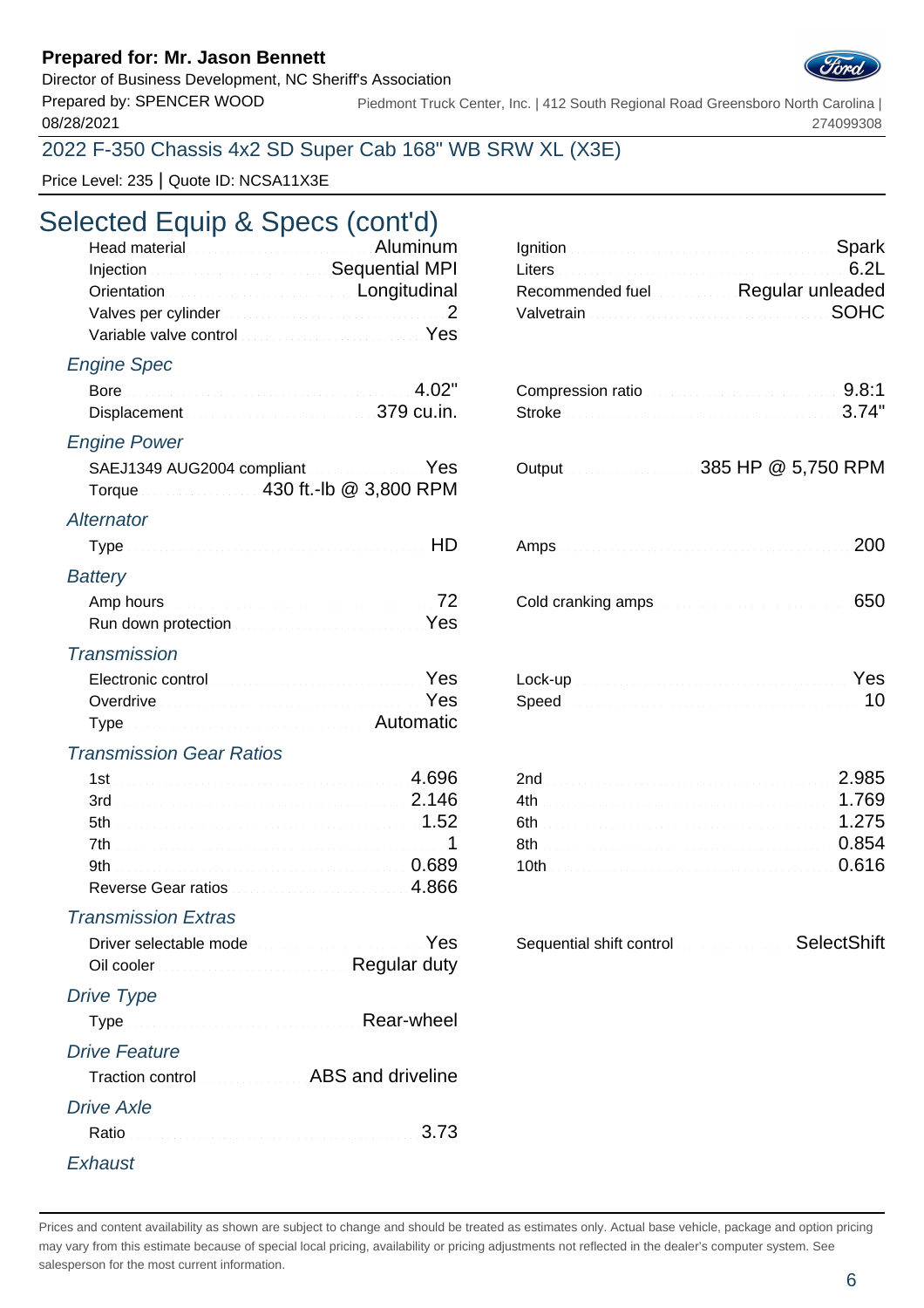Director of Business Development, NC Sheriff's Association

Prepared by: SPENCER WOOD 08/28/2021

Piedmont Truck Center, Inc. | 412 South Regional Road Greensboro North Carolina | 274099308

## 2022 F-350 Chassis 4x2 SD Super Cab 168" WB SRW XL (X3E)

Price Level: 235 | Quote ID: NCSA11X3E

# Selected Equip & Specs (cont'd)

|                  | Material Material Anticommunication of Stainless steel                                                                                                                                                                               | System type |  |
|------------------|--------------------------------------------------------------------------------------------------------------------------------------------------------------------------------------------------------------------------------------|-------------|--|
| <b>Emissions</b> |                                                                                                                                                                                                                                      |             |  |
| CARB             | Federal                                                                                                                                                                                                                              |             |  |
| fuel Economy     |                                                                                                                                                                                                                                      |             |  |
|                  | Fuel type <b>Executive Contract Contract Contract Contract Contract Contract Contract Contract Contract Contract Contract Contract Contract Contract Contract Contract Contract Contract Contract Contract Contract Contract Con</b> |             |  |

### **Driveability**

| <b>Brakes</b>                                                                    |                                                                                                                                                                        |
|----------------------------------------------------------------------------------|------------------------------------------------------------------------------------------------------------------------------------------------------------------------|
| 4-wheel<br><b>ABS</b><br><b>4-wheel disc</b><br><b>Type</b>                      | 4<br>Vented discs <b>Example 20</b> Front and rear                                                                                                                     |
| <b>Brake Assistance</b>                                                          |                                                                                                                                                                        |
| Brake assist March 2014 and State Brake assist March 2014 and State Brake assist | Yes                                                                                                                                                                    |
| <b>Suspension Control</b>                                                        |                                                                                                                                                                        |
| Firm                                                                             | Electronic stability control  Stability control with<br>anti-roll                                                                                                      |
| <b>Front Suspension</b>                                                          |                                                                                                                                                                        |
| Independence Twin I-Beam independent                                             | Regular                                                                                                                                                                |
| <b>Front Spring</b>                                                              |                                                                                                                                                                        |
| Coil                                                                             | Regular                                                                                                                                                                |
| <b>Front Shocks</b>                                                              |                                                                                                                                                                        |
|                                                                                  |                                                                                                                                                                        |
| <b>Rear Suspension</b>                                                           |                                                                                                                                                                        |
| Independence <b>Stirling</b> rigid axle                                          |                                                                                                                                                                        |
| <b>Rear Spring</b>                                                               |                                                                                                                                                                        |
| Type Manual Communication of the Leaf                                            | HD                                                                                                                                                                     |
| <b>Rear Shocks</b>                                                               |                                                                                                                                                                        |
|                                                                                  |                                                                                                                                                                        |
| <b>Steering</b>                                                                  |                                                                                                                                                                        |
| Activation <b>Material Properties</b> Hydraulic power-assist                     | Type <b>Type Type Type Type Type Type Type Type Type Type Type Type Type Type Type Type Type Type Type Type Type Type Type Type Type Type Type Type Type Type Type</b> |
| <b>Steering Specs</b>                                                            |                                                                                                                                                                        |
| # of wheels<br>2                                                                 |                                                                                                                                                                        |
| <b>Exterior</b>                                                                  |                                                                                                                                                                        |
|                                                                                  |                                                                                                                                                                        |

### Front Wheels

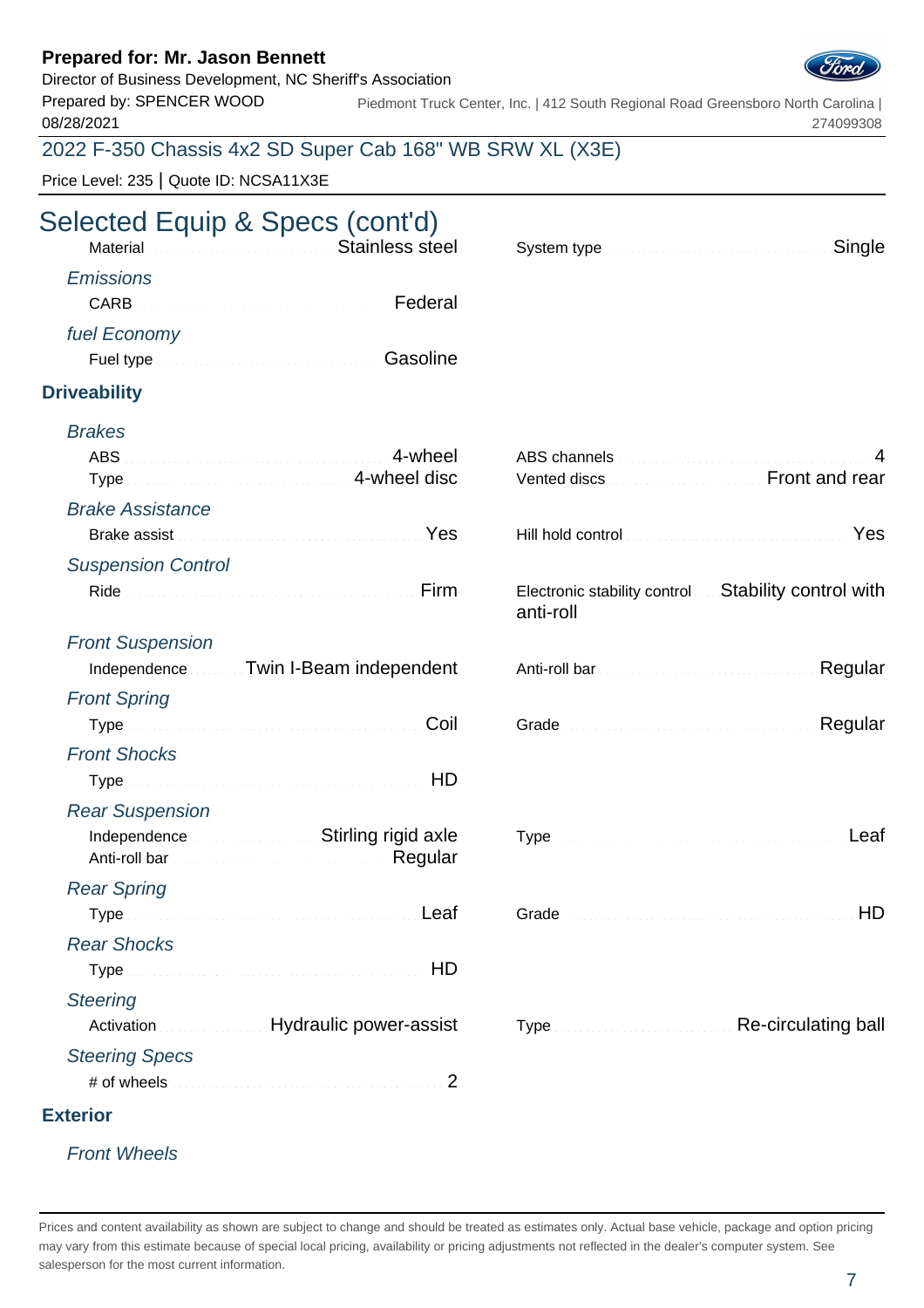Director of Business Development, NC Sheriff's Association

Prepared by: SPENCER WOOD 08/28/2021

Piedmont Truck Center, Inc. | 412 South Regional Road Greensboro North Carolina | 274099308

## 2022 F-350 Chassis 4x2 SD Super Cab 168" WB SRW XL (X3E)

Price Level: 235 | Quote ID: NCSA11X3E

# Selected Equip & Specs (cont'd)

| <u>Diameter distribution of the community of the community of the community of the community of the community of the community of the community of the community of the community of the community of the community of the commu</u> |                                                             |  |
|--------------------------------------------------------------------------------------------------------------------------------------------------------------------------------------------------------------------------------------|-------------------------------------------------------------|--|
| <b>Rear Wheels</b>                                                                                                                                                                                                                   |                                                             |  |
| Diameter <b>Material Communities</b> and the set of the set of the set of the set of the set of the set of the set of the set of the set of the set of the set of the set of the set of the set of the set of the set of the set of  |                                                             |  |
| <b>Front and Rear Wheels</b>                                                                                                                                                                                                         |                                                             |  |
| Appearance <b>Election Contract Contract Propert</b>                                                                                                                                                                                 | Material <b>Material According to the Contract of Steel</b> |  |
|                                                                                                                                                                                                                                      |                                                             |  |

|                     | Width <b>2000</b> - 2010 - 2020 - 2020 - 2020 - 2020 - 2020 - 2020 - 2020 - 2020 - 2020 - 2020 - 2020 - 2020 - 2020 - 2020 - 2020 - 2020 - 2020 - 2020 - 2020 - 2020 - 2020 - 2020 - 2020 - 2020 - 2020 - 2020 - 2020 - 2020 - 2020 |  |
|---------------------|-------------------------------------------------------------------------------------------------------------------------------------------------------------------------------------------------------------------------------------|--|
| ar Wheels           |                                                                                                                                                                                                                                     |  |
|                     | Width <b>2000</b> - 2010 - 2020 - 2020 - 2020 - 2020 - 2020 - 2020 - 2020 - 2020 - 2020 - 2020 - 2020 - 2020 - 2020 - 2020 - 2020 - 2020 - 2020 - 2020 - 2020 - 2020 - 2020 - 2020 - 2020 - 2020 - 2020 - 2020 - 2020 - 2020 - 2020 |  |
| ont and Rear Wheels |                                                                                                                                                                                                                                     |  |
|                     |                                                                                                                                                                                                                                     |  |

### Front Tires

|  | Diameter <b>Material Contract Contract Contract Contract Contract Contract Contract Contract Contract Contract Contract Contract On AB</b>   |  |
|--|----------------------------------------------------------------------------------------------------------------------------------------------|--|
|  | Speed <b>Speed Speed Speed Speed Speed Speed Speed </b>                                                                                      |  |
|  |                                                                                                                                              |  |
|  | Width $\ldots$ $\ldots$ $\ldots$ $\ldots$ $\ldots$ $\ldots$ $\ldots$ $\ldots$ $\ldots$ $\ldots$ $\ldots$ $\ldots$ $\ldots$ $\ldots$ $\ldots$ |  |
|  |                                                                                                                                              |  |

#### Rear Tires

|                                                                  | Diameter 2000 Manual Communication 2009 Manual 2019                 |  |
|------------------------------------------------------------------|---------------------------------------------------------------------|--|
| Sidewalls <b>Example 2018</b> Sidewalls <b>EXAMPLE</b>           |                                                                     |  |
| Tread <b>Executive Construction Construction Construction AS</b> |                                                                     |  |
| Width <u>Electron Manuel Communication</u> 275mm                 | LT load rating $\ldots$ . $\ldots$ . $\ldots$ . $\ldots$ . $\ldots$ |  |
|                                                                  |                                                                     |  |

#### **Wheels**

|                                                                                                      | 68.3" | <b>Rear track</b> the company of the company of the company of the company of the company of the company of the company of the company of the company of the company of the company of the company of the company of the company of | 68.1"  |
|------------------------------------------------------------------------------------------------------|-------|-------------------------------------------------------------------------------------------------------------------------------------------------------------------------------------------------------------------------------------|--------|
| Turning radius and all and all and all and all and all and all and all and all and all and all and a |       |                                                                                                                                                                                                                                     | 168.0" |
| Rear tire outside width <b>construction and the 79.6"</b>                                            |       |                                                                                                                                                                                                                                     |        |

#### Body Features

| Body material <b>Contract Contract Contract Contract Contract Contract Contract Contract Contract Contract Contract Contract Contract Contract Contract Contract Contract Contract Contract Contract Contract Contract Contract </b> |  |
|--------------------------------------------------------------------------------------------------------------------------------------------------------------------------------------------------------------------------------------|--|
| Front tow hook(s) Material Communication 2                                                                                                                                                                                           |  |

#### Body Doors

Right rear passenger Reverse opening

#### Exterior Dimensions

| Length 253.3"                                        | Body width <b>Exet Exet Exet Exet Solution</b> 80.0"      |  |
|------------------------------------------------------|-----------------------------------------------------------|--|
|                                                      | Cab to axle <b>Exercise Cab</b> 60.0"                     |  |
| Axle to end of frame                                 | Frame section modulus <b>Example 2.7 COM</b> 12.7 cu. in. |  |
| Frame yield strength (psi)                           | Frame rail width <b>Exercise Community</b> 34.1"          |  |
| Front bumper to Front axle <b>Exercise 2018</b> 2019 | Cab to end of frame                                       |  |
| Front bumper to back of cab                          |                                                           |  |

#### **Safety**

#### **Airbags**

| ill and Real Wheels |      |                                                                                                                                                                                                                                      |  |
|---------------------|------|--------------------------------------------------------------------------------------------------------------------------------------------------------------------------------------------------------------------------------------|--|
|                     |      | Material <b>Executive Contract Contract Contract Contract Contract Contract Contract Contract Contract Contract Contract Contract Contract Contract Contract Contract Contract Contract Contract Contract Contract Contract Cont</b> |  |
| ont Tires           |      |                                                                                                                                                                                                                                      |  |
|                     | ---- | Diameter <b>Material Community</b> 18"                                                                                                                                                                                               |  |

| T load rating with a substitution of the contract of $\mathsf E$ |  |
|------------------------------------------------------------------|--|
|                                                                  |  |

|  | Side impact beams |  |
|--|-------------------|--|
|  |                   |  |

Door count **A** Left rear passenger **Reverse opening** Left rear passenger **Reverse opening** 

| Body width <b>Executive Contract Contract Contract Contract Contract Contract Contract Contract Contract Contract C</b> |  |
|-------------------------------------------------------------------------------------------------------------------------|--|
|                                                                                                                         |  |
| Frame section modulus <b>Constitution</b> 12.7cu.in.                                                                    |  |
| Frame rail width <b>Exercises</b> 2008 2014 194.1"                                                                      |  |
| Cab to end of frame                                                                                                     |  |

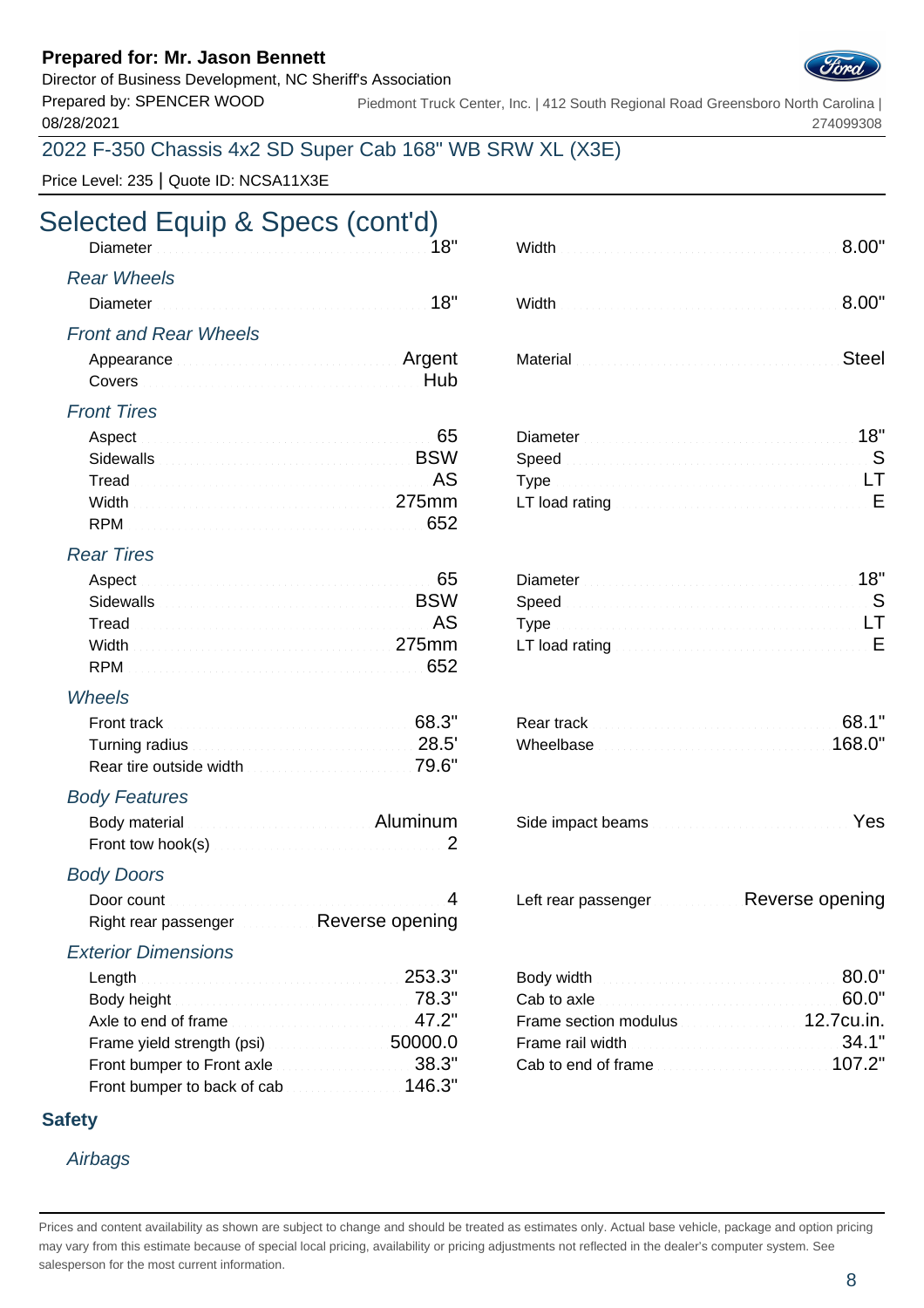Director of Business Development, NC Sheriff's Association

Prepared by: SPENCER WOOD 08/28/2021

Piedmont Truck Center, Inc. | 412 South Regional Road Greensboro North Carolina | 274099308

## 2022 F-350 Chassis 4x2 SD Super Cab 168" WB SRW XL (X3E)

Price Level: 235 | Quote ID: NCSA11X3E

# Selected Equip & Specs (cont'd)

| Yes<br>Overhead Safety Canopy System curtain 1st<br>and 2nd row                                                                                                                                                           | Driver side-impact <b>Constitution Seat mounted</b><br>Passenger front-impact Cancellable                                                                                                                                            |             |
|---------------------------------------------------------------------------------------------------------------------------------------------------------------------------------------------------------------------------|--------------------------------------------------------------------------------------------------------------------------------------------------------------------------------------------------------------------------------------|-------------|
| Passenger side-impact Seat mounted                                                                                                                                                                                        |                                                                                                                                                                                                                                      |             |
| <b>Seatbelt</b>                                                                                                                                                                                                           |                                                                                                                                                                                                                                      |             |
| Height adjustable <b>contract to the contract of the Front</b>                                                                                                                                                            |                                                                                                                                                                                                                                      |             |
| <b>Seating</b>                                                                                                                                                                                                            |                                                                                                                                                                                                                                      |             |
| <b>Passenger Capacity</b>                                                                                                                                                                                                 |                                                                                                                                                                                                                                      |             |
| Capacity Cancel Capacity Capacity Communications of Section 1994                                                                                                                                                          |                                                                                                                                                                                                                                      |             |
| <b>Front Seats</b>                                                                                                                                                                                                        |                                                                                                                                                                                                                                      |             |
| Split 40-20-40                                                                                                                                                                                                            |                                                                                                                                                                                                                                      | Split-bench |
| <b>Driver Seat</b>                                                                                                                                                                                                        |                                                                                                                                                                                                                                      |             |
|                                                                                                                                                                                                                           |                                                                                                                                                                                                                                      | Manual      |
| Way direction control measurement and the May direction control                                                                                                                                                           |                                                                                                                                                                                                                                      | Manual      |
| Passenger seat                                                                                                                                                                                                            |                                                                                                                                                                                                                                      |             |
| Manual Manual Albert Manual Manual<br>Fore/aft                                                                                                                                                                            |                                                                                                                                                                                                                                      | Manual      |
| Way direction control manuscription of 4                                                                                                                                                                                  |                                                                                                                                                                                                                                      |             |
| <b>Front Head Restraint</b>                                                                                                                                                                                               |                                                                                                                                                                                                                                      |             |
| Control <b>Control Control</b>                                                                                                                                                                                            | Type <b>Manual Community Community</b> Adjustable                                                                                                                                                                                    |             |
| <b>Front Armrest</b>                                                                                                                                                                                                      |                                                                                                                                                                                                                                      |             |
| Centre Yes                                                                                                                                                                                                                | Storage <b>Executive Contract Contract of Contract Contract Contract Contract Contract Contract Contract Contract Contract Contract Contract Contract Contract Contract Contract Contract Contract Contract Contract Contract Co</b> |             |
| <b>Rear Seats</b>                                                                                                                                                                                                         |                                                                                                                                                                                                                                      |             |
| Descriptor Communication Control Construction Control Construction Control Control Construction Control Constr                                                                                                            | Facing Management and Communications of the communications of the communications of the communications of the communications of the communications of the communications of the communications of the communications of the co       | Front       |
| Folding <b>60-40</b><br>Type Manuscript Allen and Type Manuscript Allen Bixed                                                                                                                                             | Folding position <b>EDIMENT COLLECT</b> Fold-up cushion                                                                                                                                                                              |             |
|                                                                                                                                                                                                                           |                                                                                                                                                                                                                                      |             |
| <b>Rear Head Restraints</b><br>Control <b>Control Control Control Control Control Control Control Control Control Control Control Control Control Control Control Control Control Control Control Control Control Con</b> |                                                                                                                                                                                                                                      | Adjustable  |
| 3                                                                                                                                                                                                                         |                                                                                                                                                                                                                                      |             |
| <b>Front Seat Trim</b>                                                                                                                                                                                                    |                                                                                                                                                                                                                                      |             |
| Vinyl                                                                                                                                                                                                                     |                                                                                                                                                                                                                                      | Vinyl       |
| <b>Rear Seat Trim Group</b>                                                                                                                                                                                               |                                                                                                                                                                                                                                      |             |
| Vinyl                                                                                                                                                                                                                     |                                                                                                                                                                                                                                      | Carpet      |
| <b>Convenience</b>                                                                                                                                                                                                        |                                                                                                                                                                                                                                      |             |

## AC And Heat Type

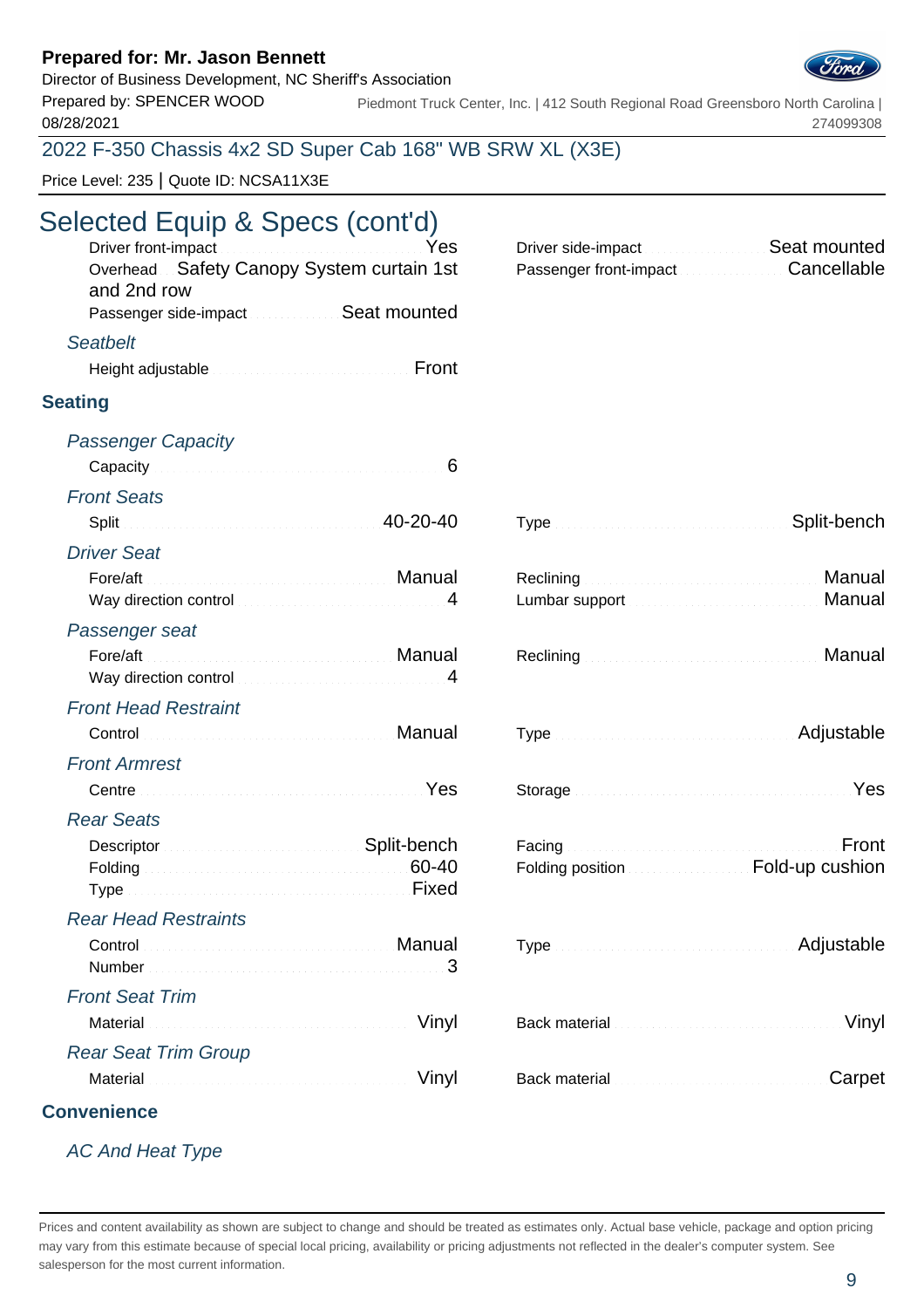Director of Business Development, NC Sheriff's Association

Prepared by: SPENCER WOOD 08/28/2021

Piedmont Truck Center, Inc. | 412 South Regional Road Greensboro North Carolina | 274099308

## 2022 F-350 Chassis 4x2 SD Super Cab 168" WB SRW XL (X3E)

Price Level: 235 | Quote ID: NCSA11X3E

# Selected Equip & Specs (cont'd)

| Air conditioning <b>Air Conditioning</b><br>Underseat ducts <b>Constitution Constitution</b> Pes                                                                                                                                                                                                       | Yes                                                                                                        |
|--------------------------------------------------------------------------------------------------------------------------------------------------------------------------------------------------------------------------------------------------------------------------------------------------------|------------------------------------------------------------------------------------------------------------|
| <b>Audio System</b>                                                                                                                                                                                                                                                                                    |                                                                                                            |
| Radio Radio AM/FM stereo                                                                                                                                                                                                                                                                               | Radio grade Manuel Alegular Regular<br>External memory control memorial SYNC                               |
| <b>Audio Speakers</b>                                                                                                                                                                                                                                                                                  |                                                                                                            |
| Speaker type <b>Speaker</b> type <b>Speaker</b> type <b>Speaker</b> type <b>Speaker</b> type <b>Speaker</b> type <b>Speaker</b> type <b>Speaker</b> type <b>Speaker</b> type <b>Speaker</b> type <b>Speaker</b> type <b>Speaker</b> type <b>Speaker</b> type <b>Speaker</b> type <b>Speaker</b> type   | $\overline{4}$                                                                                             |
| <b>Audio Controls</b>                                                                                                                                                                                                                                                                                  |                                                                                                            |
| Yes<br>Streaming audio <b>Streaming</b> and <b>Streaming</b> and <b>Streaming</b> and <b>Streaming</b> and <b>Streaming</b> and <b>Streaming</b> and <b>Streaming</b> and <b>Streaming</b> and <b>Streaming</b> and <b>Streaming</b> and <b>Streaming</b> and <b>Streaming</b> and <b>Streaming</b> an | Voice activation <b>Material Contract of Australian Contract Pres</b>                                      |
| Audio Antenna                                                                                                                                                                                                                                                                                          |                                                                                                            |
| Type Manuscript All Pixed Fixed                                                                                                                                                                                                                                                                        |                                                                                                            |
| <b>LCD Monitors</b>                                                                                                                                                                                                                                                                                    |                                                                                                            |
|                                                                                                                                                                                                                                                                                                        | Primary monitor size (inches) Manuscriptus 1.2                                                             |
| <b>Convenience Features</b>                                                                                                                                                                                                                                                                            |                                                                                                            |
| 12V DC power outlet Manuscript Allen 3<br>Wireless phone connectivity <b>Exercise 2.1 Bluetooth</b><br>Upfitter switches <b>Committee Committee Committee Committee</b> Yes                                                                                                                            | Emergency SOS <b>Manual Community</b> 1911 Assist<br>Smart device integration <b>Constitution</b> App link |
| <b>Door Lock Activation</b>                                                                                                                                                                                                                                                                            |                                                                                                            |
| Type Manual Manual Albert Manual Manual                                                                                                                                                                                                                                                                |                                                                                                            |
| Door Locks Extra FOB Controls                                                                                                                                                                                                                                                                          |                                                                                                            |
| Remote engine start <b>SMART SMART DEVICE ONLY</b>                                                                                                                                                                                                                                                     |                                                                                                            |
| <b>Instrumentation Type</b>                                                                                                                                                                                                                                                                            |                                                                                                            |
| Appearance <b>All Analog</b>                                                                                                                                                                                                                                                                           |                                                                                                            |
| <b>Instrumentation Gauges</b>                                                                                                                                                                                                                                                                          |                                                                                                            |
| Tachometer Manual Manual Manual Manual Mes<br>Yes<br>Engine temperature <b>Engine State of August 2018</b><br>Yes                                                                                                                                                                                      | Oil pressure <b>Election Communication</b> Pes<br>Yes                                                      |
| <b>Instrumentation Warnings</b>                                                                                                                                                                                                                                                                        |                                                                                                            |
| Yes<br>Oil pressure <b>Election Communication</b>                                                                                                                                                                                                                                                      | Yes                                                                                                        |
| Battery <b>Executive Community Community Press</b>                                                                                                                                                                                                                                                     | Yes<br>Lights on <b>Executive Construction Construction</b>                                                |
| Key Yes                                                                                                                                                                                                                                                                                                | Yes                                                                                                        |
| Yes<br>Brake fluid <b>Executive Contract Contract of Contract Contract Contract Contract Contract Contract Contract Contract Contract Contract Contract Contract Contract Contract Contract Contract Contract Contract Contract Contrac</b>                                                            | Yes<br>Yes                                                                                                 |
|                                                                                                                                                                                                                                                                                                        |                                                                                                            |
| <b>Instrumentation Displays</b>                                                                                                                                                                                                                                                                        |                                                                                                            |
| In-radio display<br>Clock                                                                                                                                                                                                                                                                              | Yes                                                                                                        |

| Radio grade <b>Material Contract and Regular</b><br>External memory control <b>External</b> SYNC |  |
|--------------------------------------------------------------------------------------------------|--|
| Speakers <b>Exercise Exercise Speakers</b> 4                                                     |  |
| Voice activation <b>Constitution Yes</b>                                                         |  |

|  |  | Primary monitor size (inches) Manuscriptus 1.2 |
|--|--|------------------------------------------------|
|--|--|------------------------------------------------|

| Emergency SOS            | 911 Assist |
|--------------------------|------------|
| Smart device integration | App link   |

| Transmission fluid temp <b>Construction Construction</b> Yes |  |
|--------------------------------------------------------------|--|

| Engine temperature <b>Engine Strategier Press</b>                                                                                                                                                                                    |              |
|--------------------------------------------------------------------------------------------------------------------------------------------------------------------------------------------------------------------------------------|--------------|
| Lights on <b>Executive Contract Contract on the State of August</b> 2014 <b>Yes</b>                                                                                                                                                  |              |
| Low fuel <b>Executive Contract Contract Contract Contract Contract Contract Contract Contract Contract Contract Contract Contract Contract Contract Contract Contract Contract Contract Contract Contract Contract Contract Cont</b> |              |
| Service interval <b>Service Contract Contract Contract Contract Contract Contract Contract Contract Contract Contract Contract Contract Contract Contract Contract Contract Contract Contract Contract Contract Contract Contrac</b> |              |
| Low tire pressure <b>Exercise Exercise Service Pressure</b> Yes                                                                                                                                                                      |              |
|                                                                                                                                                                                                                                      |              |
| C <sub>ammon</sub>                                                                                                                                                                                                                   | $V_{\Omega}$ |

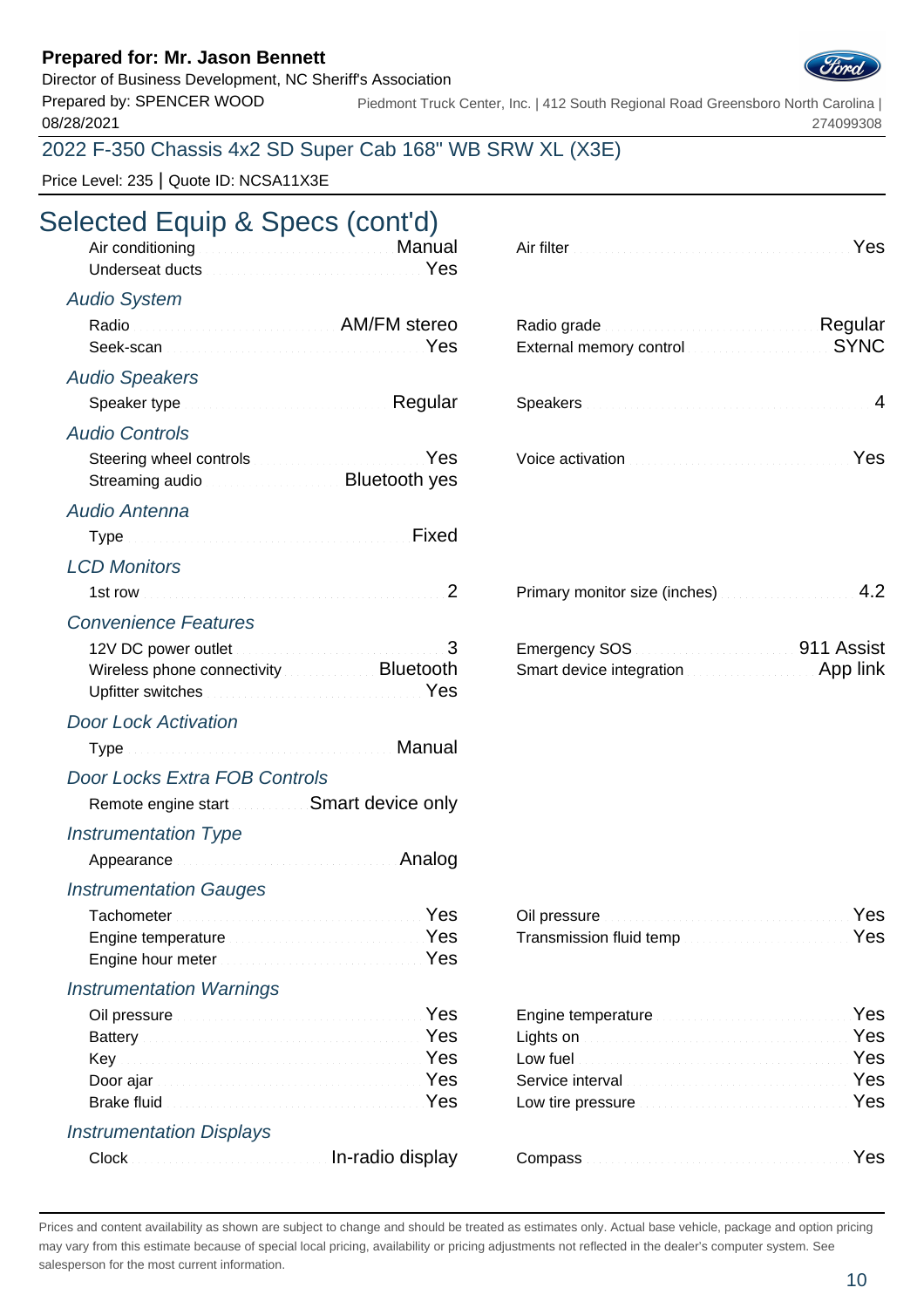Director of Business Development, NC Sheriff's Association

Prepared by: SPENCER WOOD 08/28/2021

Piedmont Truck Center, Inc. | 412 South Regional Road Greensboro North Carolina | 274099308

## 2022 F-350 Chassis 4x2 SD Super Cab 168" WB SRW XL (X3E)

Price Level: 235 | Quote ID: NCSA11X3E

| Selected Equip & Specs (cont'd)<br>Yes                                                                                                                                                                                               | Systems monitor <b>Executive Contract of August</b> 2014 Nes |
|--------------------------------------------------------------------------------------------------------------------------------------------------------------------------------------------------------------------------------------|--------------------------------------------------------------|
| <b>Instrumentation Feature</b>                                                                                                                                                                                                       |                                                              |
| Trip computer <b>Election Computer Computer Computer</b>                                                                                                                                                                             | Trip odometer <b>Election Contract Contract of Press</b>     |
| <b>Steering Wheel Type</b>                                                                                                                                                                                                           |                                                              |
| <b>Communications</b> of the communication of <b>Urethane</b><br>Material<br>Telescoping <b>Election Community</b> Manual                                                                                                            | Tilting Manual Manual Account of the Manual Manual           |
| <b>Front Side Windows</b>                                                                                                                                                                                                            |                                                              |
| Window 1st row activation <b>Communist Contract Manual</b>                                                                                                                                                                           |                                                              |
| <b>Windows Rear Side</b>                                                                                                                                                                                                             |                                                              |
| 2nd row activation <b>Committee Committee Committee Committee Committee Committee Committee Committee Committee Committee Committee Committee Committee Committee Committee Committee Committee Committee Committee Committee Co</b> |                                                              |
| <b>Window Features</b>                                                                                                                                                                                                               |                                                              |
| Light                                                                                                                                                                                                                                |                                                              |
| <b>Front Windshield</b>                                                                                                                                                                                                              |                                                              |
| Wiper Wiper Street Mariable intermittent                                                                                                                                                                                             |                                                              |
| <b>Rear Windshield</b>                                                                                                                                                                                                               |                                                              |
| Fixed                                                                                                                                                                                                                                |                                                              |
| <b>Interior</b>                                                                                                                                                                                                                      |                                                              |
| <b>Passenger Visor</b>                                                                                                                                                                                                               |                                                              |
| Yes                                                                                                                                                                                                                                  |                                                              |
| <b>Rear View Mirror</b>                                                                                                                                                                                                              |                                                              |
| Yes                                                                                                                                                                                                                                  |                                                              |
| <b>Headliner</b>                                                                                                                                                                                                                     |                                                              |
| Full<br>Coverage                                                                                                                                                                                                                     | Cloth<br>Material Commission Commission and Commission       |
| <b>Floor Trim</b>                                                                                                                                                                                                                    |                                                              |
| Full<br>Coverage                                                                                                                                                                                                                     | Vinyl/rubber                                                 |
| <b>Trim Feature</b>                                                                                                                                                                                                                  |                                                              |
| Gear shifter material <b>Contract Contract Contract Contract Contract Contract Contract Contract Contract Contract Contract Contract Contract Contract Contract Contract Contract Contract Contract Contract Contract Contract C</b> | Chrome                                                       |
| Lighting                                                                                                                                                                                                                             |                                                              |
| Dome light type <b>Exercise Community</b> Fade<br>Variable IP lighting Manual Account of the Vest                                                                                                                                    | Yes                                                          |
| <b>Overhead Console Storage</b>                                                                                                                                                                                                      |                                                              |
| Storage New Yes                                                                                                                                                                                                                      | Full                                                         |
| <b>Storage</b>                                                                                                                                                                                                                       |                                                              |